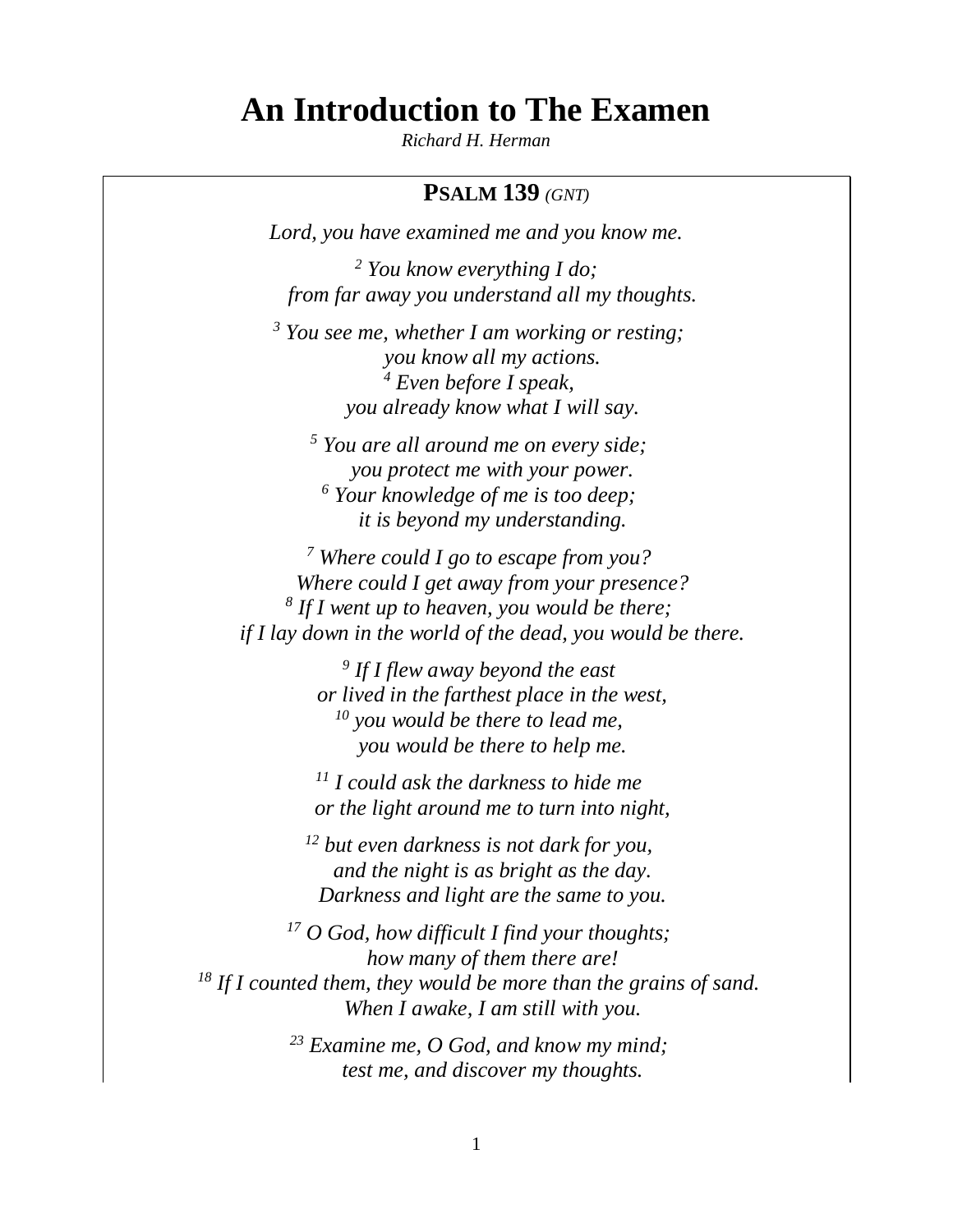The ancient Greek philosopher, Socrates, once said that *"The unexamined life is not worth living.*" He thought when someone doesn't question his thoughts and actions or closes her eyes to motivations that prompt her thoughts and actions, then, it's a waste of a good life. For Socrates, an unexamined life was superficial, stale and a shadow of what it could be. For him, the unexamined life is one whose purpose is never questioned; a life that's never analyzed, inquired into, or inspected.

The unexamined life is very different from what the psalmist imagines when he extends this invitation to God in Psalm 139

> Search me [thoroughly], O God, and know my heart! Try me [test me] and know my anxious thoughts! And see if there is any wicked or hurtful way in me, and lead me in the way everlasting (v's 23-24)

Or, as Eugene Peterson translates it in *The Message*:

Investigate my life, O God,

find out everything about me;

Cross-examine and test me,

get a clear picture of what I'm about;

See for yourself whether I've done anything wrong—

then guide me on the road to eternal life.

The question we each must ask ourselves is: *Would I be willing to pray like that* … to ask God to *thoroughly* search me—my hearts, my soul, my mind and will, my attitudes and actions, my hesitations, impulses, words and thoughts?

*Would I be willing to pray like that?* If so—Why? If not—why not?

**XXX** 

In Mark 10, when a young man comes to Jesus with a question, the One we know as Teacher and Lord responds with a call to self-examination. Here's the story:

 $17$  As Jesus started on his way, a man ran up to him and fell on his knees before him. "Good teacher," he asked, "what must I do to inherit eternal life?"

<sup>18</sup> "Why do you call me good?" Jesus answered. "No one is good except God alone. <sup>19</sup> You know the commandments: 'You shall not murder, you shall not commit adultery, you shall not steal, you shall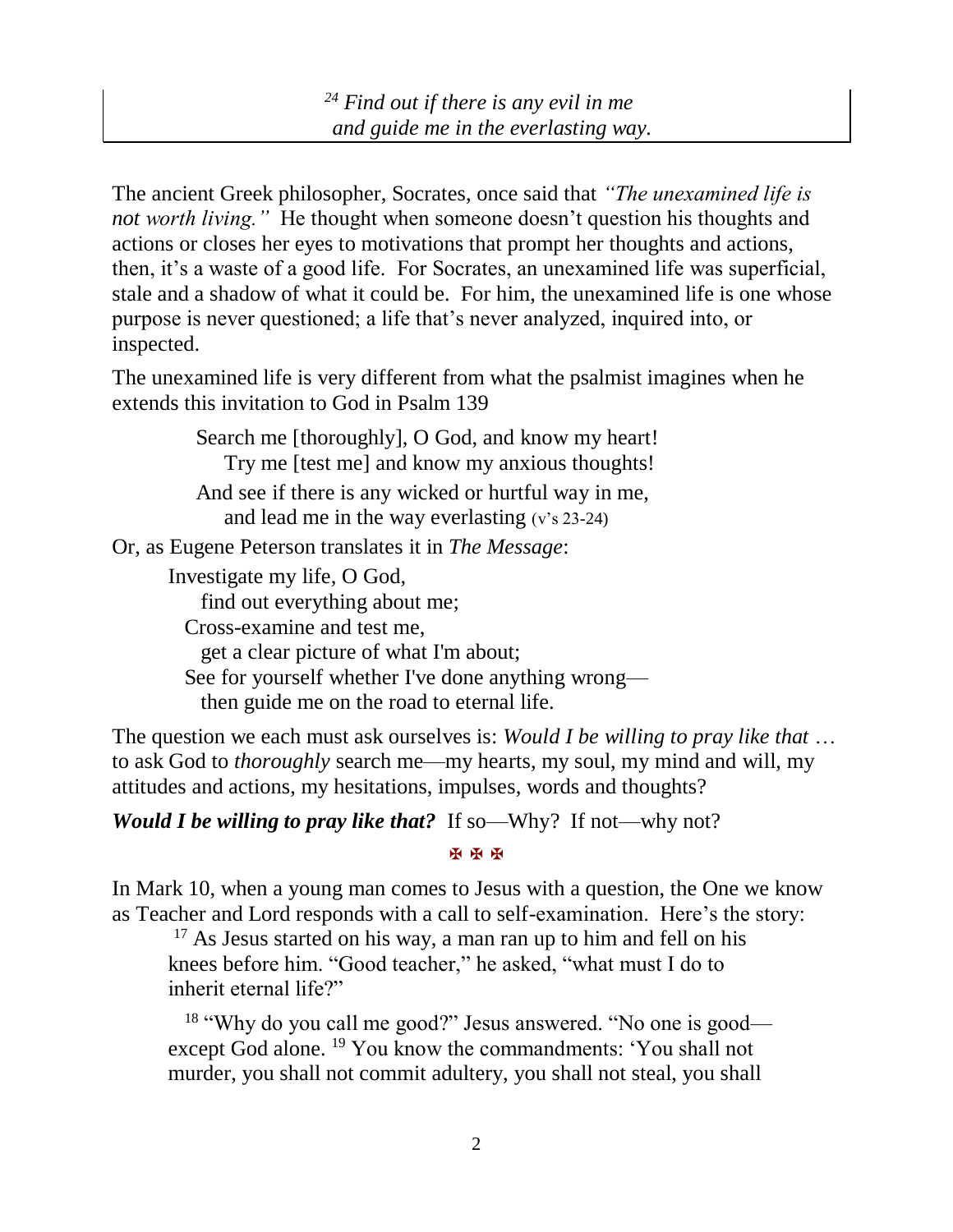not give false testimony, you shall not defraud, honor your father and mother."

<sup>20</sup> "Teacher," he declared, "all these I have kept since I was a boy."

<sup>21</sup> Jesus looked at him and loved him. "One thing you lack," he said. "Go, sell everything you have and give to the poor, and you will have treasure in heaven. Then come, follow me."

 $22$  At this the man's face fell. He went away sad, because he had great wealth.

<sup>23</sup> Jesus looked around and said to his disciples, "How hard it is for the rich to enter the kingdom of God!"

 $24$  The disciples were amazed at his words. But Jesus said again, "Children, how hard it is to enter the kingdom of God!  $25$  It is easier for a camel to go through the eye of a needle than for the rich to enter the kingdom of God."

 $26$  The disciples were even more amazed, and said to each other, "Who then can be saved?"

 $27$  Jesus looked at them and said, "With human beings this is impossible, but not with God; all things are possible with God."

*~ Mark 10:17-27*

This narrative is a great example of the Psalmist's call to *an examined life*.

The man asks Jesus to tell him what must he do to earn, merit or achieve eternal life? … to which the Lord replies, in effect, *examine your life*.

"You know the commandments," Jesus said: "Don't murder, don't commit adultery, don't steal, don't lie, don't cheat, honor your father and mother." Look at your life in the mirror of God's will as expressed in the Law.

"Teacher," he replied, "from my youth I've kept them all!" – not exactly a thoughtful, prayer-filled self-examination. So, Jesus moved on to the scrutiny the psalmist invites when he says "Search me [thoroughly], O God, and know my heart! Try me and know my thoughts!"

I love how Mark says, "Jesus looked him hard in the eye—*and loved him*!" I imagine Jesus looking him right in the eye with a look that penetrated right to his soul. You know—the kind of look about which we say, "He saw right through me."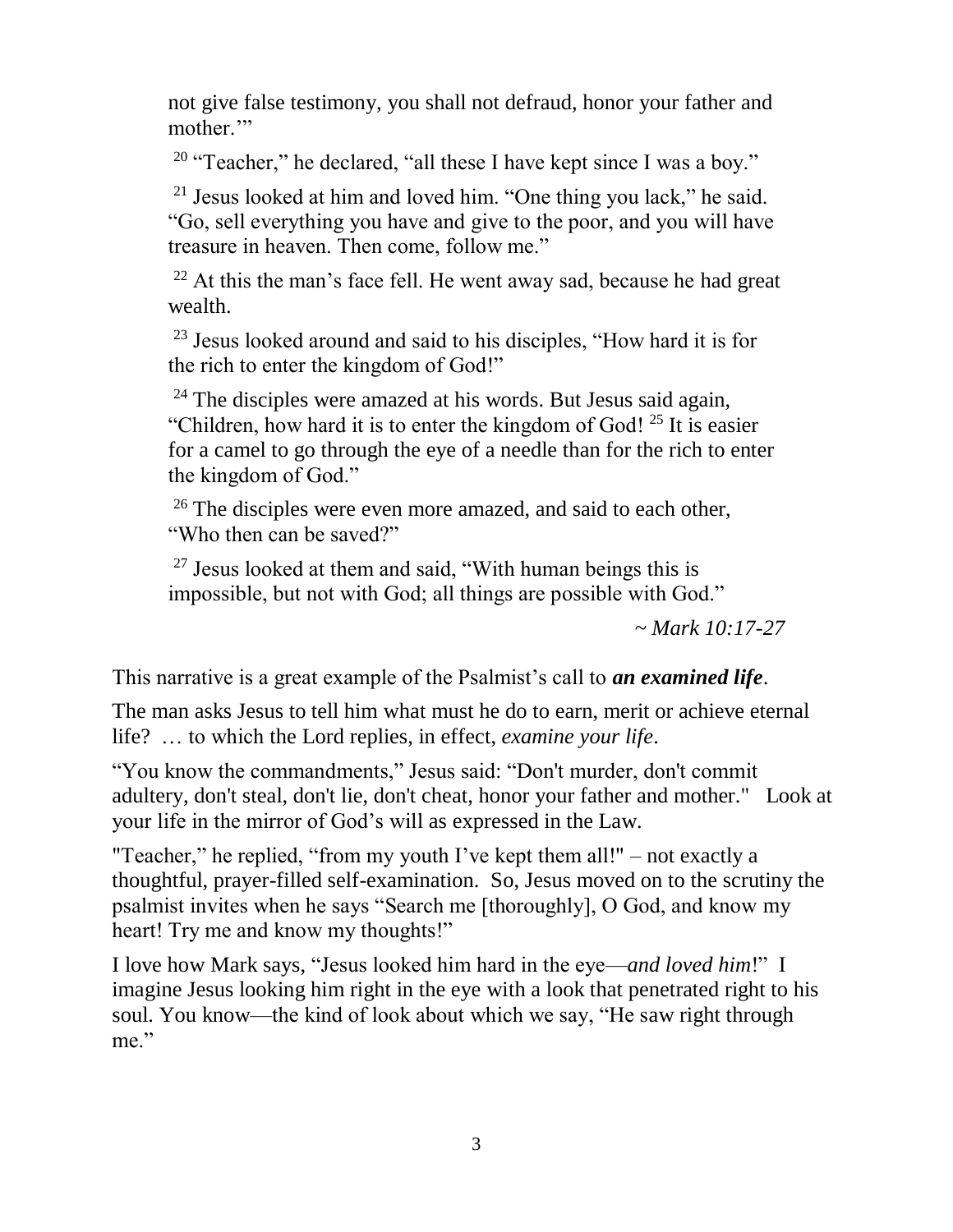Then, Jesus said, "There's one thing left: Go sell whatever you own and give the proceeds to the poor. All your wealth will then be heavenly wealth. And, after that, come follow me."

Hearing those words, the man froze as the eye of God looked into his soul and forced him to look at it, too. I don't know how long was the pause but it must've felt like a lifetime.

Then, "the man's face clouded over," says Mark. "His face fell." This was the last thing he expected to hear. In the end, he walked away sad and heavy-hearted because he held tight to a whole lot of things he wasn't about to let go of."

#### **X X X**

# What David points us to in Psalm 139 when he prays *Search me, O God, and know my heart;*

# *Try me and know my anxious thoughts*

… is a style of classical prayer called **"The Examen"** that shows up particularly in the early 16th century spiritual writings of St. Ignatius of Loyola in Spain. Unlike Socrates' self-examination, the Examen invites *God the Holy Spirit* to look us over in love, much as Mark described Jesus examining the rich man's heart.

More precisely, the Examen invites Jesus to show us *two* mysteries that might otherwise remain hidden:

1. First, we invite Jesus to show us where, when and how He's been present to us throughout the day, and to put on view how we've responded to Him.

This is called the *Examen of Consciousness* which opens our eyes to the Spirit's movement in our lives. The intention is to wake us up to the presence of God with, within and around us.

2. Then, second, we invite Jesus to reveal where in our lives where we need cleansing, purifying and healing.

This is called the *Examen of Conscience* by which we courageously ask the Lord to bring to our attention attitudes, actions and moments in which we fall short of exhibiting Christ's character or the Spirit's fruit in our lives.

First—the *Examen of Consciousness;* second— the *Examen of Conscience.*

#### XXX

1) The goal of the *Examen of Consciousness* is to make us more aware of God's presence and activity in our lives, and so change how we view our life and the world around us. It's to enable us to recognize God's unconditional love and presence as *the* ultimate, unchanging reality of our lives.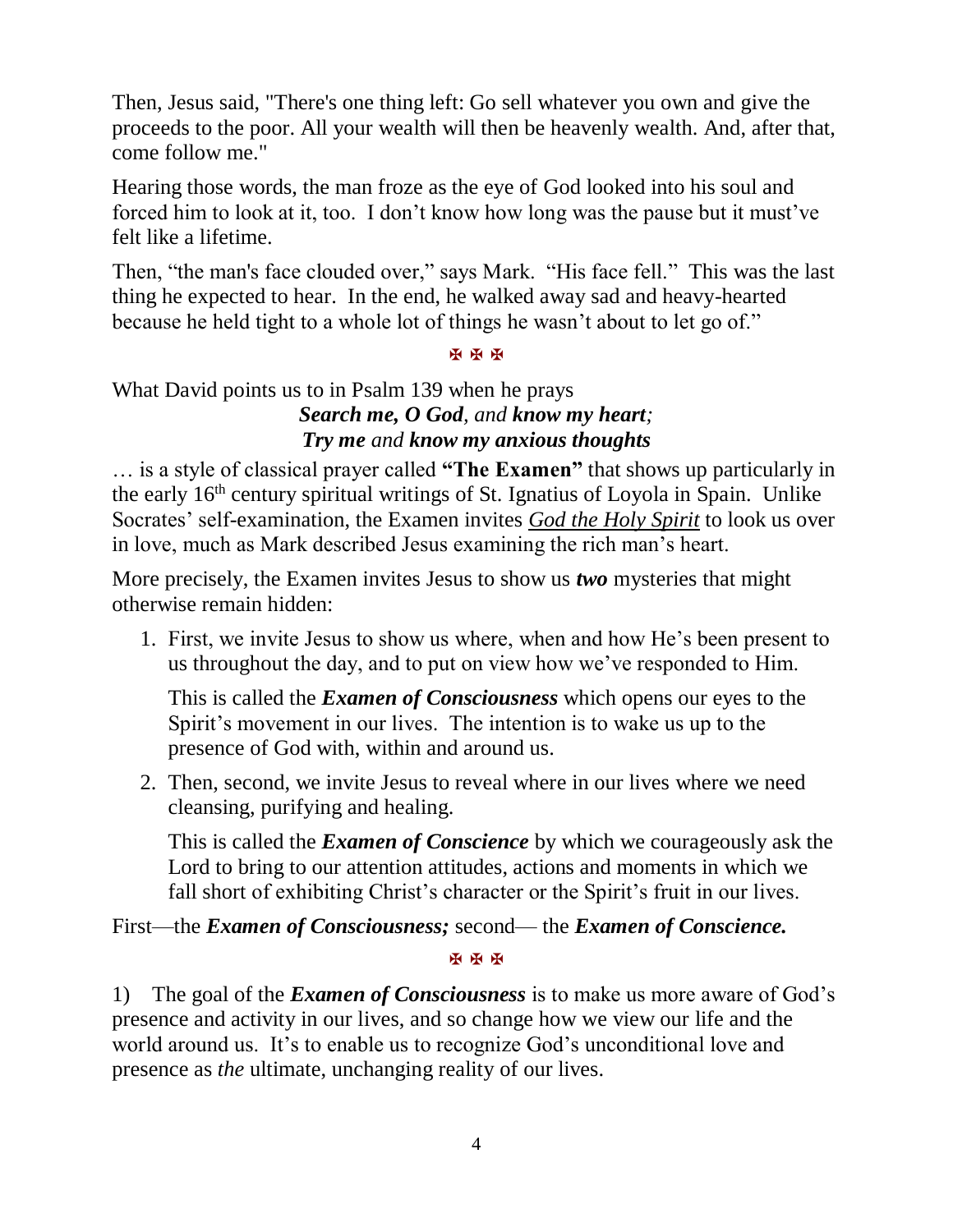The psalmist is clearly aware of God's presence everywhere and anywhere, at any and all times—(Psalm 139:8-12)

> <sup>8</sup> If I ascend to heaven, You're there; If I make my bed in Sheol, behold, You're there. <sup>9</sup> If I take the wings of the dawn, If I dwell in the remotest part of the sea, <sup>10</sup> Even there Your hand will lead me, And Your right hand will lay hold of me. <sup>11</sup> If I say, "Surely the darkness will overwhelm me, And the light around me will be night,"  $12$  Even the darkness isn't dark to You, And the night is as bright as the day. Darkness and light are alike *to You*.

Or, again, as it's rendered by Peterson:

If I climb to the sky, you're there! If I go underground, you're there! If I flew on morning's wings to the far western horizon, You'd find me in a minute—you're already there waiting! Then I said to myself, "Oh, he even sees me in the dark! At night I'm immersed in the light!" It's a fact: darkness isn't dark to you; night and day, darkness and light, they're all the same to you.

David is conscious of *God's constant presence*, which results from a prayer of Examen that asks God to … *search me and know my heart.*

Praying the *Examen of Consciousness* usually involves taking a few moments at the end of each day to go back over the day's events and inviting God to show us where He was present with us and how we responded to His presence. As Ruth Haley Barton says in her book *Sacred Rhythms*, "we might ask ourselves, *How was God present with me today? What promptings did I notice? How did I respond or not respond?"* (p. 95).

I'd suggest, as we do this, by writing in a journal or a notebook to record our reflections, turning into written prayers our noticings of when and how God seemed to present during the day, … when He felt absent, … and when it felt like He might've been present but it wasn't obvious.

Then, finally, an *Examen of Consciousness* can be concluded with prayers of thanksgiving for those times when we sensed God's presence.

Barton indicates that,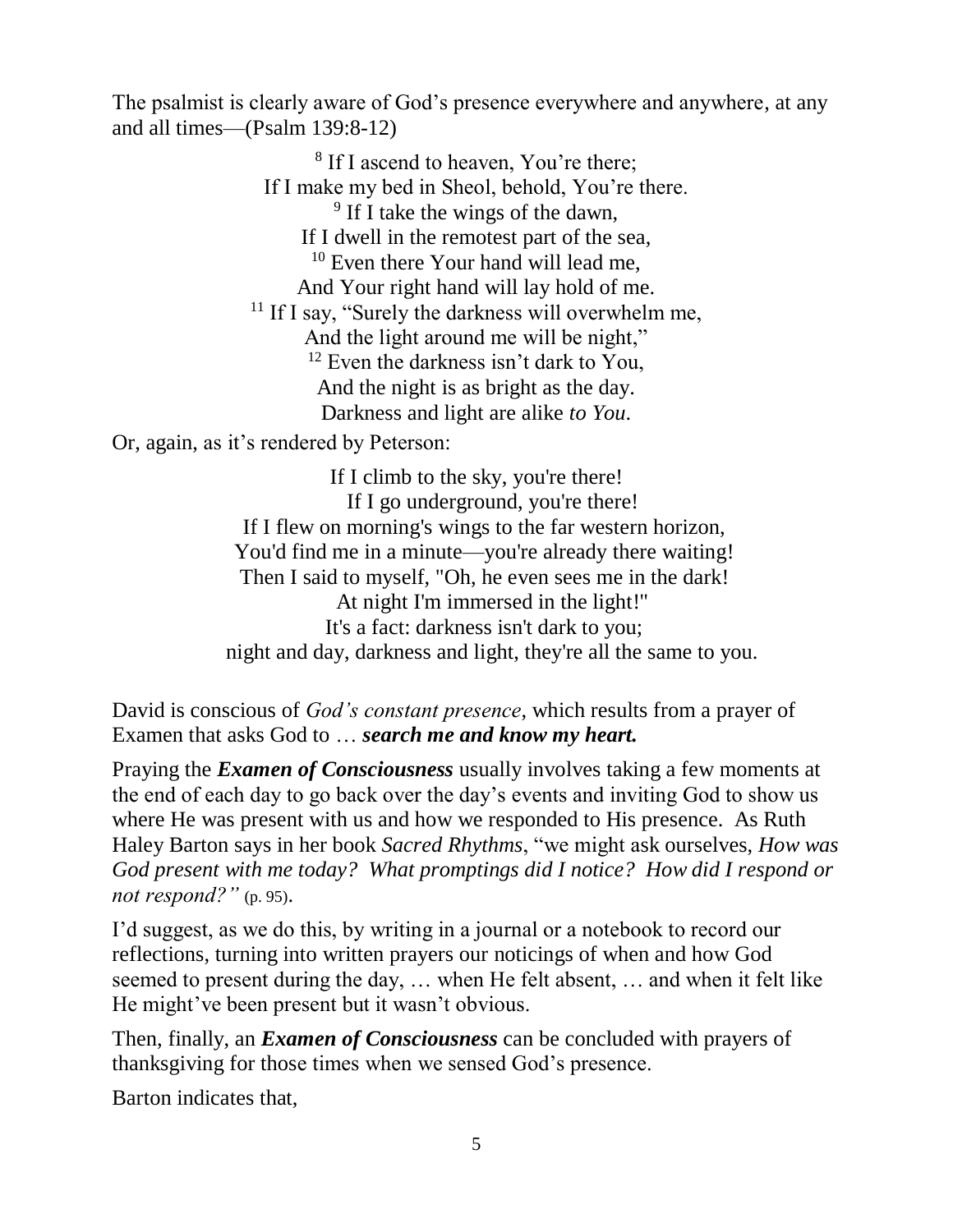"As we review our days in this manner, we will notice times and places where we got a glimpse of God-with-us but failed to respond. Perhaps we were moving too fast to really notice, or we were stubborn or lazy or felt it would require too much of us. Observing such a missed opportunity might fill us with regret, but this honing of our awareness opens up the opportunity for us to make a different choice next time. Through the *examen of consciousness*, we become aware of God's presence with us even in moments that are tinged with regret, and we begin to believe, little by little, that nothing can take us out of God's presence" (p. 96).

## *Practice: Examen of Consciousness*

- 1. Get quiet and become aware of God's loving presence with you.
	- Maybe you can place your hand on your heart—a reminder of God's presence within you. Breathe deeply – as you inhale, imagine you are breathing in God's unconditional love; and as you exhale – imagine that you are breathing out the distracting anxieties and worries.
- 2. In the silence, take about 5 minutes to ask yourself 2 questions<sup>\*</sup>—

a. For what moment today am I most grateful?

- If you could relive one moment, what would it be? What made it so special? Remember it. Relive it. Be grateful for it.

b. For what moment today am I least grateful?

- What made it difficult? Don't judge it or try to fix it or wish it away. Let God accept you as you are.

3. Finally, give thanks for what you experienced.

**X X X** 

\* You can also use some other variants of the two questions like:

- a. When did I give and receive the most love today? When did I give and receive the least love today?
- b. When did I feel the most alive today? When did I feel life draining out of me?
- c. When today did I have the greatest sense of belonging to myself, others, and God? When did I have the least sense of belonging?
- d. When was I happiest today? When was I saddest?
- e. What was today's high point? What was today's low point?
- f. Where was I cooperating with God's work in my life? Where was I resisting God's work in my life?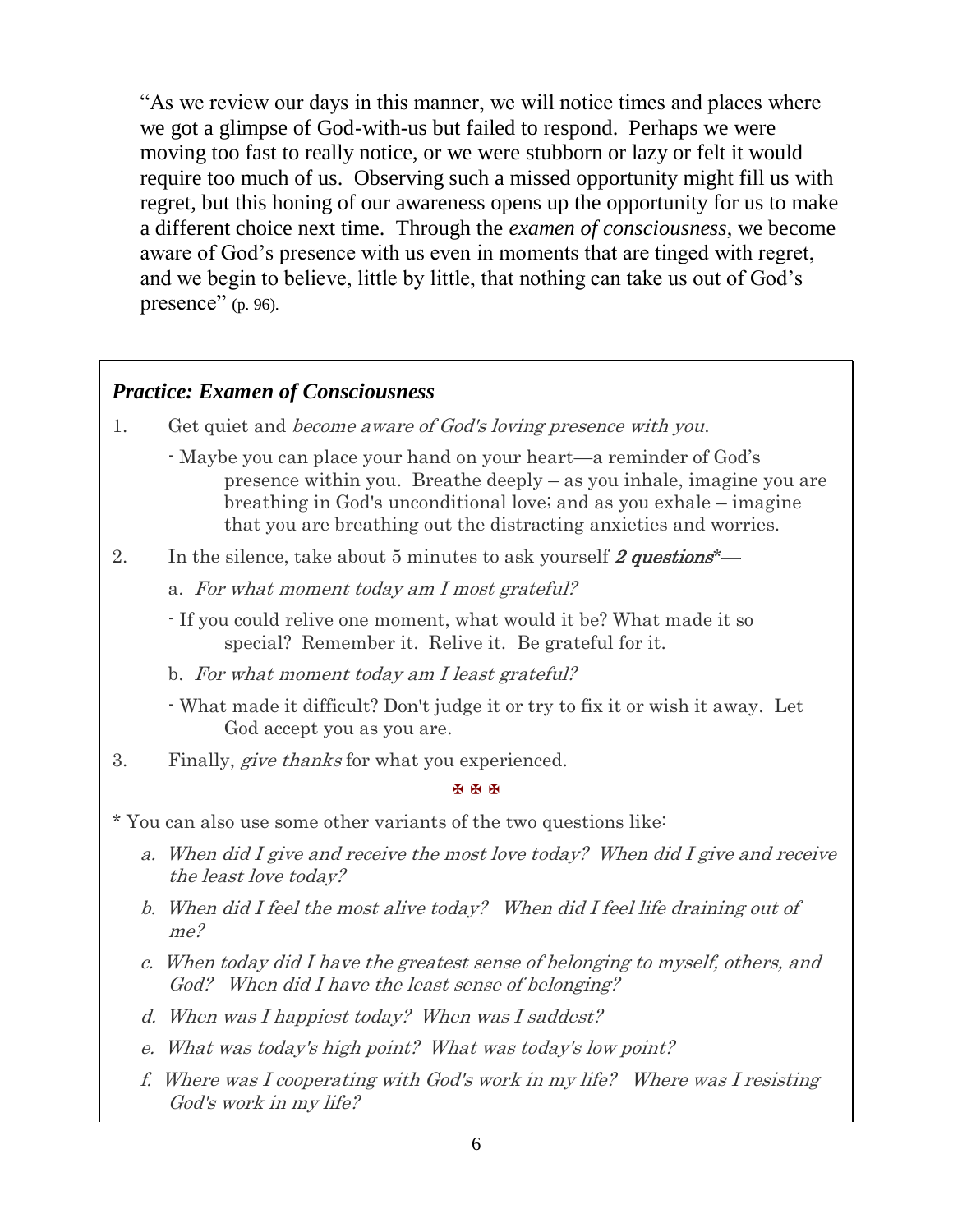g. For what do I need to thank God? For what do I need to confess to God or to another?

Or, you could simply ask yourself: How was God present with me today? What promptings did I notice? How did I respond … or not respond?

#### **K K K**

2) When we move from seeing God more clearly in the *Examen of Consciousness,* we come, second, to the *Examen of Conscience* which enables us *to see ourselves more clearly* in the light of God's presence with, within and around us.

Like the *Examen of Consciousness,* the *Examen of Conscience* involves reviewing our day or week … only this time we ask God to plainly show us … *us*. It's to say, "Lord, show me the unvarnished reality of my attitudes and actions; reveal to me the good, the bad and ugly of what I thought, what I said and what I did"

This is to pray with David in Psalm 17, **probe my heart … examine me** … and **test me** … ."

It's to pray with Job, "If I've walked with falsehood or my foot has hurried after deceit— **let God weigh me in honest scales** and he will know that I am blameless [or not!]—if my steps have turned from the path, if my heart's been led [astray]by my eyes, or if my hands have been defiled (fr. Job 31:5-7).

Furthermore, it's to ask with the willingness to listen and learn without defending or defensiveness, and without rationalizing and giving excuses for our behavior, attitudes and thoughts.

Again, Ruth Haley Barton reminds us that in the *Examen of Conscience* we don't depend on our own morbid introspections or keen insights. Instead, we surrender ourselves to the Spirit of God, who reveals truth to us as we are able to bear it. As God brings different things in our lives to mind, we willingly reflect on what we contributed to the situation and how we might respond differently going forward. It's our being willing to allow *God* to guide the process differentiates an *Examen of Conscience* from a self-help project and makes it a genuine spiritual prayer practice. (See: p. 101)

There are at least three elements that make up an *Examen of Conscience*.

a. The first is simply *seeing* what went wrong in our actions or even our inaction. It's to recognize something in our behavior was un-Christlike. Our awareness may be clear-cut – as when we see that what we've done clearly violates God's revealed will in the Scriptures, or the awareness may even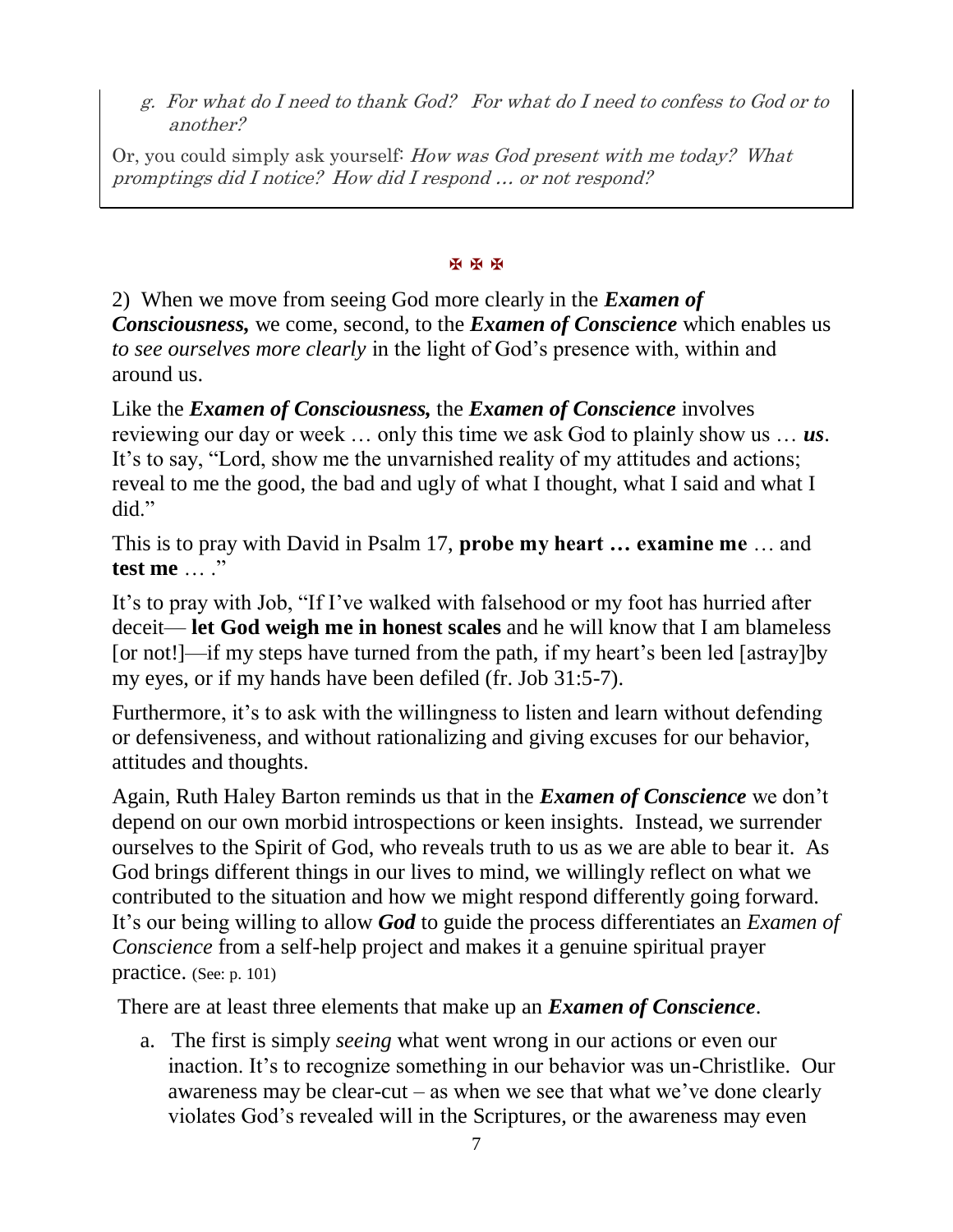come as a vague sense of dis-ease within us that something wasn't quite right—as when there's a subtle resistance within us toward doing something loving for another person, something that would bless them and reflect Christ to them.

- b. The second element in an *Examen of Conscience* is being *willing and able to name the failure* for what it is and also to name what's going on inside of us. This is where we really need the Lord to guide us, for, as David says in 1 Chronicles 28, it is only He who … *"searches every heart and understands every desire and every thought"* (v. 9). Without His guidance we can be blinded by our penchant to avoid seeing what we don't like in ourselves, or by closing our eyes to soul-wounds that have become calloused over, or we're tricked by our own sinful nature that tries to camouflage habitual patterns of sin that trip us up.
- c. The final move is *confession* in which say aloud to ourselves, to God and to others what we've done; … remember God's *forgiveness* of your sin grace though Christ; … follow with *repentance* – where we take steps to move away from it, for Christ's sake.

This is why Mark's comment about Jesus' posture toward the rich man is so significant—that Jesus looked at him *and loved him*.

In the *Examen of Conscience*, God's not out to hammer us, to dump on us, put us down or write us off. He loves us! And, notice, that Jesus' love does not depend on anything the man has yet done for Christ. He loved him … He just loved him. All Jesus wanted for the man was for him to experience God's very best and become the person God made him to be. That's all

One of my all time favorite verses in the Bible is Proverbs 17:3 – *The crucible for silver and the furnace for gold, but the LORD tries, tests or proves the heart.* The refiner's fire doesn't come to destroy the silver and gold but to make it more valuable, pure and precious by burning off the waste and impurities so that it can become all it was made to be.

#### XXX

# *Practice: Examen of Conscience*

"How do things stand between me and God? Where am I coming from, and how is my life in Christ growing?" Here is a way of examining the deep and dynamic personal relationship we have with God.

**1. Recall that you are in the presence of God – The Examen of Consciousness.**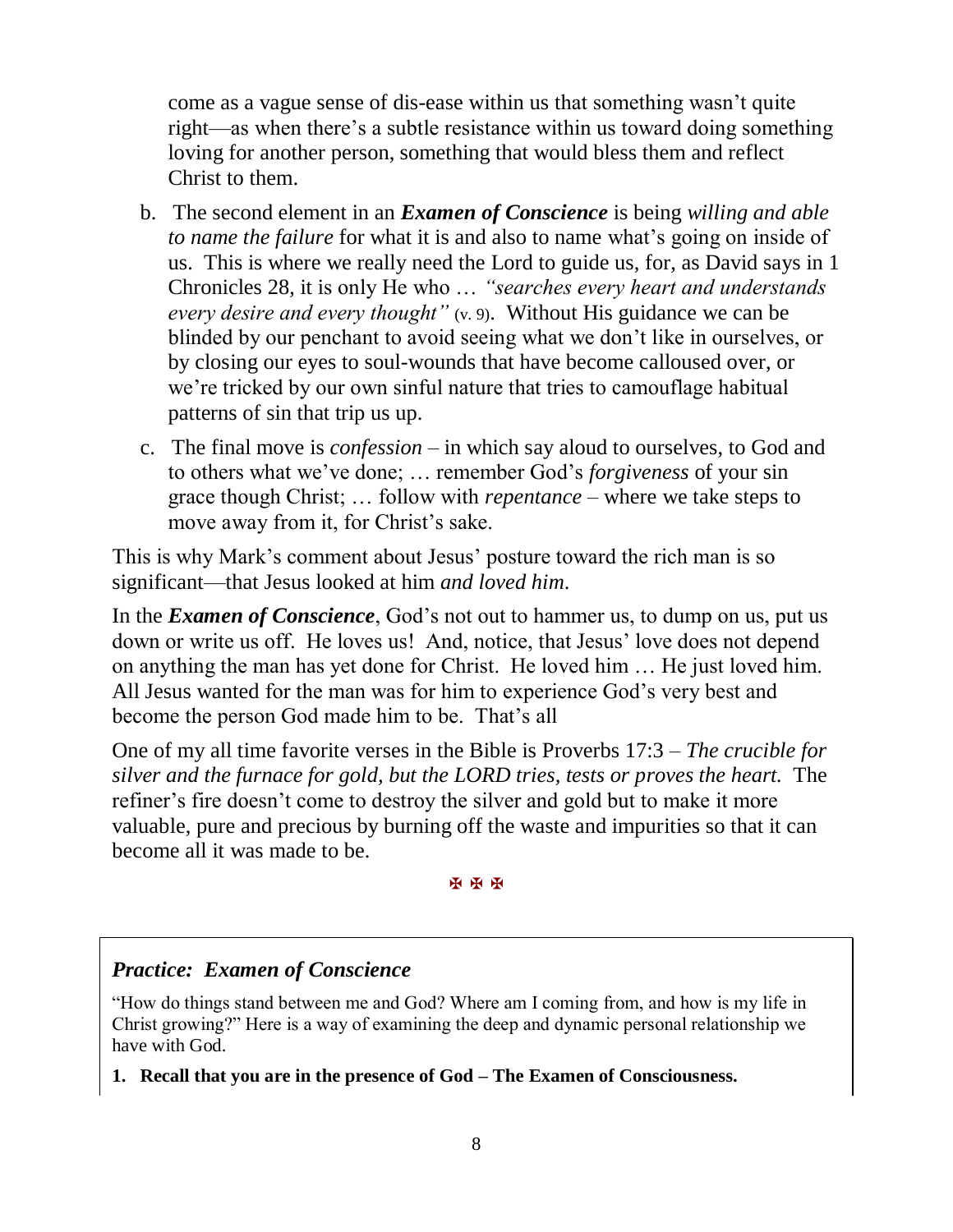We start by recognizing that God is intimately involved in our lives, wherever we are and whatever we are doing at the moment. Take time to recognize His presence. God is concerned *for* you and *about* you.

#### **2. Give thanks to God for the favors you have received from Him.**

 Use our imaginations and senses. Be concrete in looking at the day's gifts … just notice. Look at God's permanent gifts that allow us to live today. *How has God blessed you, and what do you contribute to others and to God?* Give thanks for the many blessings of your life.

## **3. Ask for an awareness of the Holy Spirit's aid.**

Now, we might pray David's prayer from Psalm 139:23-24: *Search me thoroughly, O God, and know my heart! Try me and know my anxious thoughts! See if there is any wicked or hurtful way in me, and lead me in the way everlasting*

We ask the Holy Spirit to explore the mysteries of the human heart – *our* own human hearts. We ask for freedom to look at our interior life without condemnation or complacency. *Trust in the Spirit* — He will lead you through pain and darkness, and into gratitude and joy.

## **4. Now, examine how you are living this day.**

Now, we review our day. Look at the *internal* events and our *soul*'s life during the day. Where was our heart divided? Do we notice the Holy Spirit or evil spirits? Notice where you acted freely and when you were un-free. In the company of the Holy Spirit, explore the mystery of what's going on (or gone on) inside of you.

## **5. Pray words of confession.**

Sometimes we need to express regret and sorrow for our failings throughout the day. None of us is perfect, and we often do and say things that we regret later on. How could we have responded better? Where do we need reconciliation in our lives? We are sinners, but sinners loved by Christ. God, in His great mercy, continues to beckon to us over and over and over again--God never gives up on us.

## **6. Pray words of reconciliation and resolve.**

 After reviewing our day, we can look more compassionately upon ourselves and recognize our need for God. Having expressed sorrow for our sins, we now *praise God* for the times we responded with charity, and *ask for a desire to see God* more clearly.

Now, it's also the time to *pray towards the future*. Having reviewed the day, we're more disposed to re-enter the world with thankful hearts. We consider all that has happened in the examen period, seeking God's help to be made anew. Hopefully, our examens change us for the better, seeking to continue doing those good things that we have been doing already and to improve in those areas in need of improvement.

*End your prayer respectfully and completely.* Say your goodbyes in a way that is comfortable for you.

*A few final thoughts:*